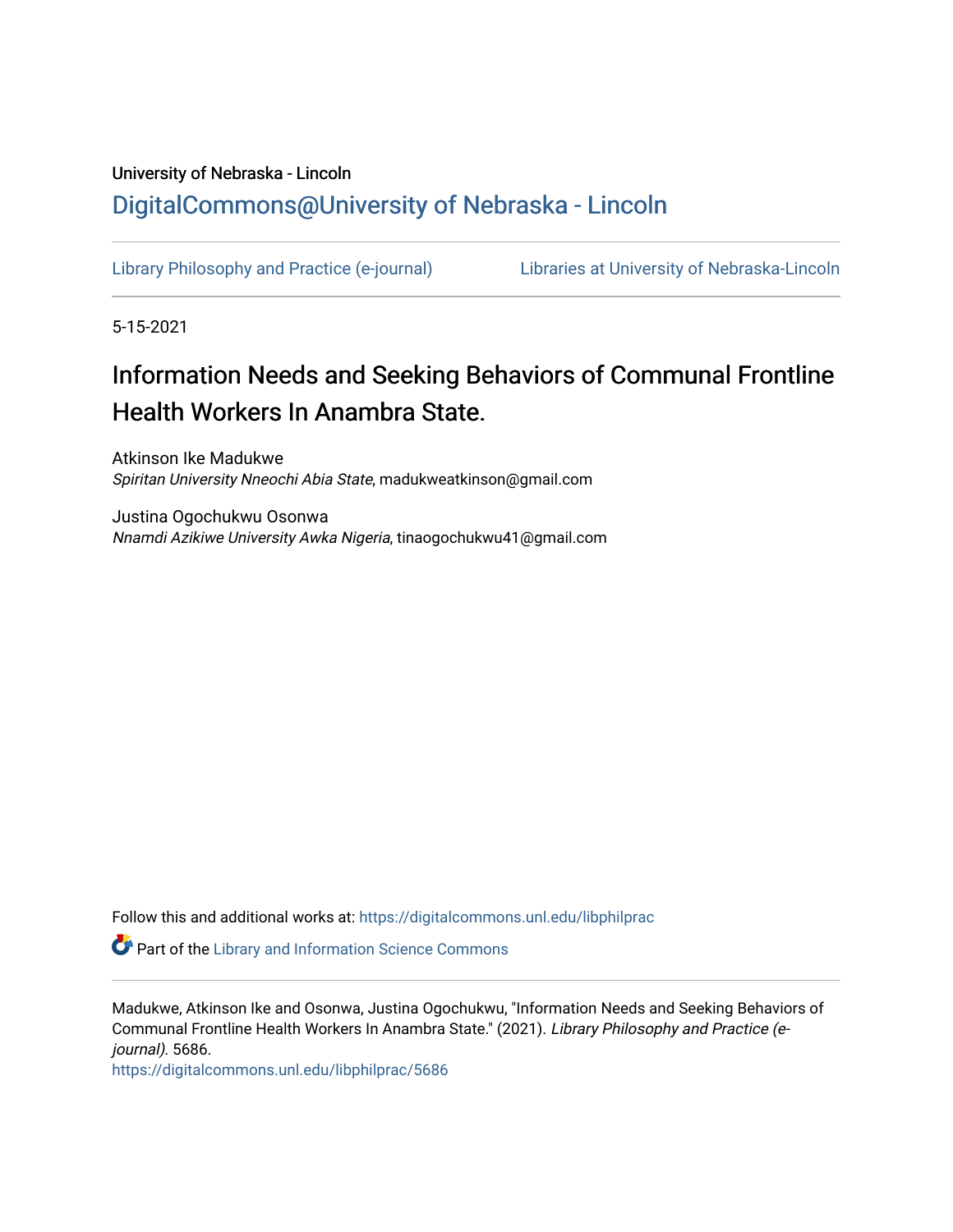### *Information needs and seeking behaviors of communal frontline health workers in Anambra State.*

#### **Madukwe Atkinson Ike; Osonwa Justina Ogochukwu**

#### **ABSTRACT**

**Background:** Libraries all over the world has being under lockdown as a result of the problems presented by this novel coronavirus. While still grappling through this pandemic is the challenges of libraries to provide timely access to information to frontline health workers who are in dire need of information to better understand this virus. It is in view of the above ugly scenario that necessitated the researchers to undertake this study.

**Objective:** This paper suggest that information needs of health workers in Anambra State are diverse and vary from communities to communities depending on the prevalent health conditions available in such area.

**Methods:** Descriptive statistics with qualitative data analysis were conducted among the 136 communal frontline health workers between  $1^{st}$  April 2020 –  $3^{rd}$  March 2021. 136 health workers comprising of medical doctors, nurses, auxiliary nurses, frontline and community health workers were purposively selected across all the 21 local Government Area that make up Anambra State in South Eastern Nigeria. Pretest self-administered questionnaire and observation checklist were used to collect data on different variables. Data entry and analysis were done using Excel 2016 and SPSS 25.

**Results:** This paper reviewed the most common information needs found among medical doctors, communal frontline health workers, frontline workers and nurses. It observed that common information needs include diagnosis, drug(s), treatment and therapy. For faster answer to queries, colleagues remain a preferred information source among physicians and nurses. However, a persistent increase in use of information found in the internet was established.

**Conclusion:** Health workers need access to vaccines, drugs, protective gears, internet, job-specific resources in the management and treatment of covid 19 patients. In addition, timely provision of information and curative resources is important for effective administration of drugs to infected patients and contact tracing.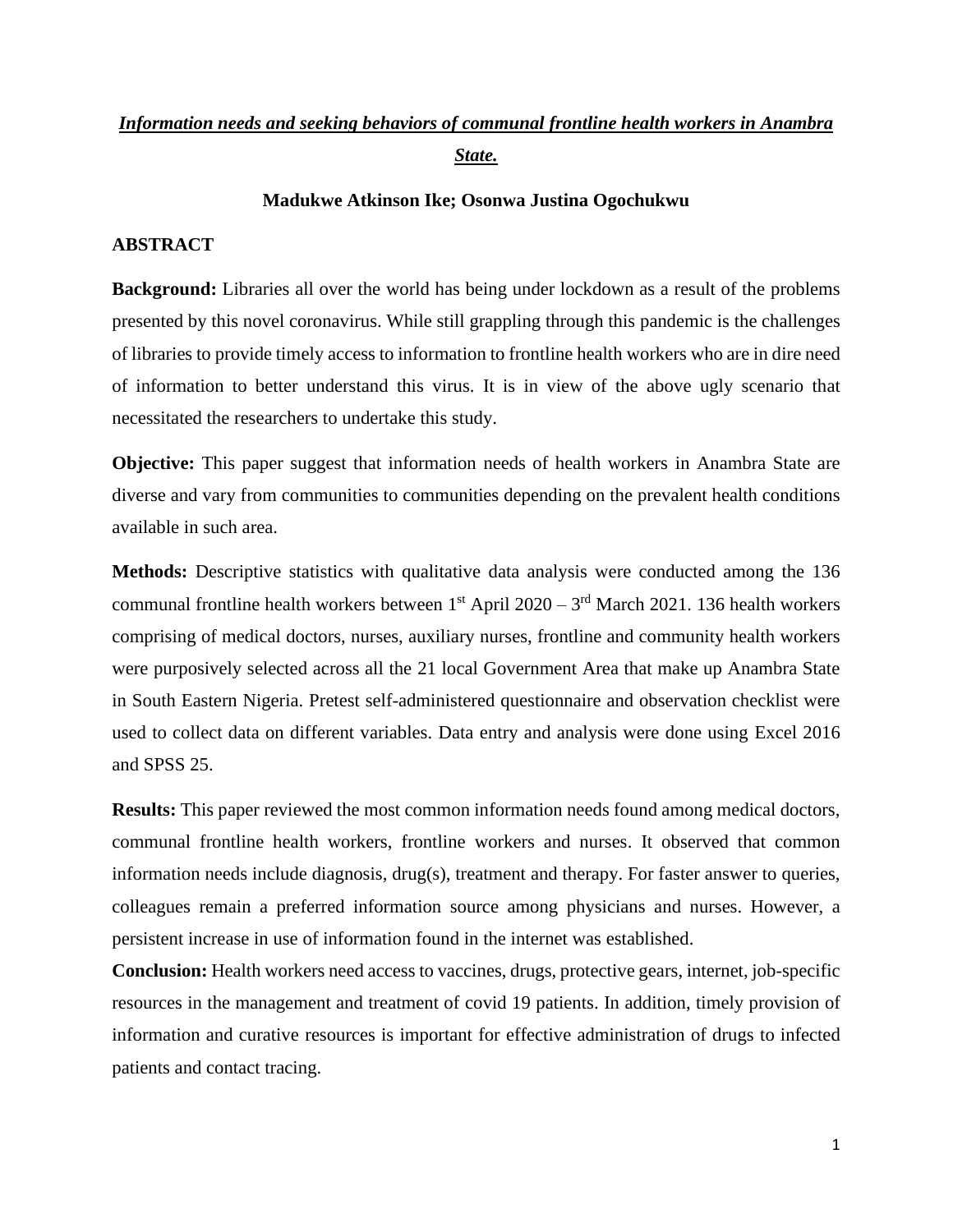**Keywords:** Information Needs, Communal Frontline Health Workers, Seeking Behaviour, COVID-19, Coronavirus, Anambra.

#### **Introduction**

Information is conceived as an important resource that contributes immensely towards the upbuilding of any society. Ideally, information brings about knowledge, and a knowledgeable community is also an informed community. This signifies that a community cannot develop without knowledge, and a community can only become knowledgeable if they recognize and use information as their tool for health advancement and growth Kamba (2009). Information is also seen as a resource that can liberate man. In other words, "an informed mind is an enriched mind". Every rational being needs information for his day-to-day existence and well-being. This is because no society can grow beyond its level of information awareness Helen (2012).

Information is a key contributor to the development of individuals and communities. People need information to develop their potential through education and training, to succeed in their field of human endeavors and also to take control of their daily lives. To understand information need, it is necessary to understand the context of human needs that created the need for information. Information users need information for problem solving, current awareness, recreational purposes and for up-dating of their knowledge. Information need is construed in the sense of data or a set of data specially acquired that will enable the user to make an appropriate decision on any related problem facing him or her at any particular time Solomon (2002). In the same vein, Case (2009) described information need as an individual's or group's desire to locate and obtain information to satisfy a conscious or unconscious need. However, (Ekoja 2010) explained that information needs are the information, which information seekers requires to conduct their businesses and live their daily lives. The identification of information needs of a person will lead to the means of seeking for that information.

Seeking behaviour is important because it tells how an average citizen go about finding information that are crucial to his everyday life. It is the process in which one goes about seeking information that will meet his or her need. Information seeking behaviour vary considerably from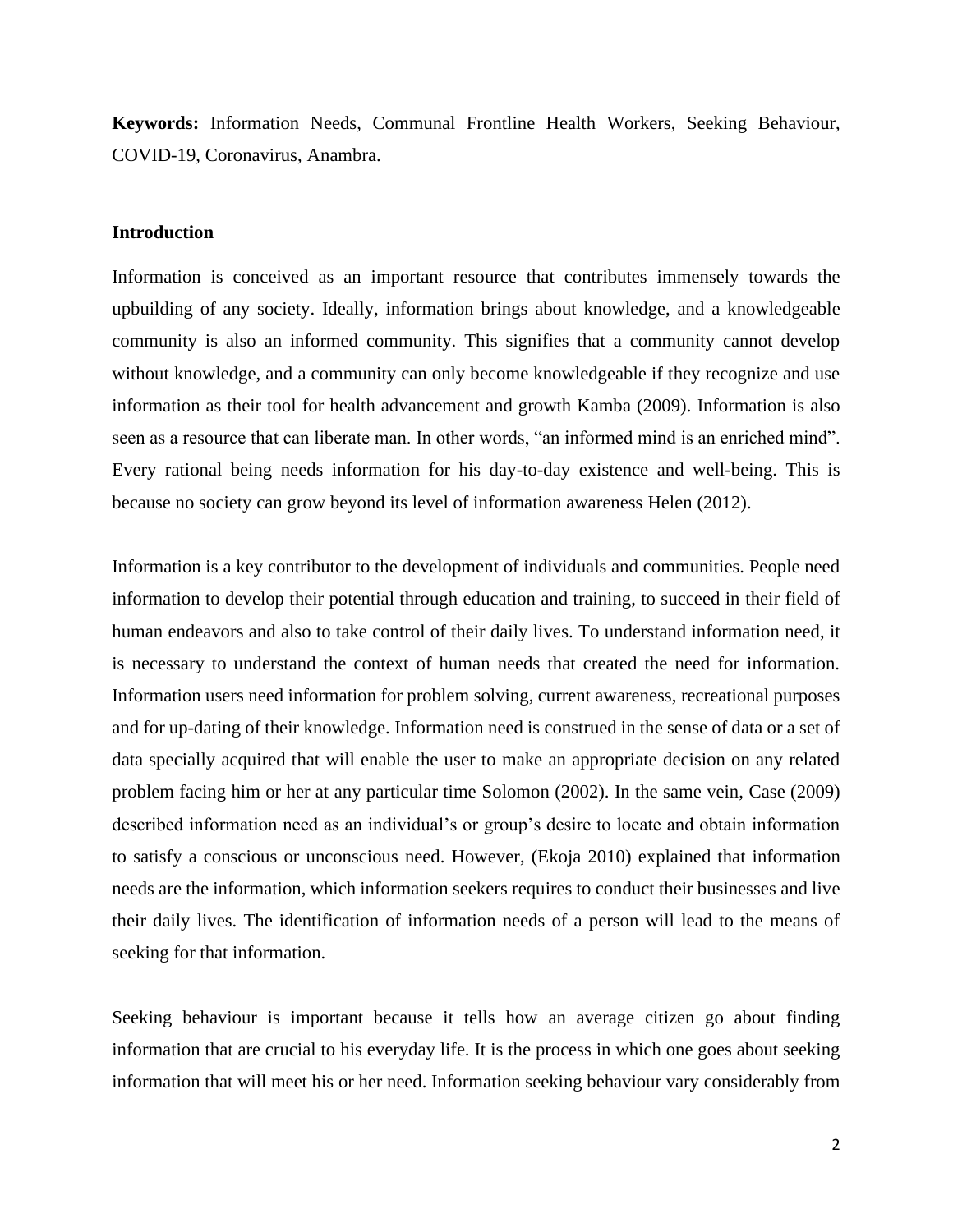one individual to another according to age, gender, level of education, occupation, location, culture, etc. It is very difficult, if not impossible to identify common information seeking behaviour for all people most especially in the developing regions of the world (Ekoja 2010). Information behaviour on the other hand is a sub-discipline in library and information science which explains "how people need, seek, manage, give and use information in different contexts" Savolainen (2007). The study of information seeking behaviour tends to incorporate an awareness of all the kinds of information a person seeks. People get information not just from paper sources, people, but also from the physical layout of their workspaces, from the design, content, informational genres, and above all, from the interaction of these various factors in a real situation Salman, Ahmed & Khan (2013).

Information needs and seeking behaviour of communal frontline health workers involves the CFHW access to timeline information irrespective of geographic location, access to good roads, pipe borne waters and medical facilities. In this context it involves poor rural dwellers which consist mostly of illiterate, subsistence farmers and artisans, whose demographic disposition is composed of older people than the young ones. They live in poor and deprived conditions due to lack of these basic necessities of life Aniogbolu (2010).

Qualified health care professionals (HCPs) have vital roles in achieving health goals of a given state (Walsh & Bukachi 2009; Yasnoff et al 2000). Updating knowledge with relevant information is very crucial for health care professionals to deliver quality and sustainable health care services to their patients (Walsh & Bukachi 2009; Ghebre 2005). To this end it is possible only when there is a sustainable access to health information resources (HIRs) in health facilities (Edejer 2000; Dubow & Chetley 2011).

Access to and use of health-related information among medical doctors, physicians, frontline workers, nurses and first responders are important in providing a high-quality health services and to solve various health issues. Norbert & Lwoga (2013) stated that in medical practices, doctors and nurses experience very specific information needs, in relation to which precision, reliability and promptness as fundamental aspects of their day-to-day duties. The need to satisfy health professionals with the right information at the right time is paramount especially in the era of Covid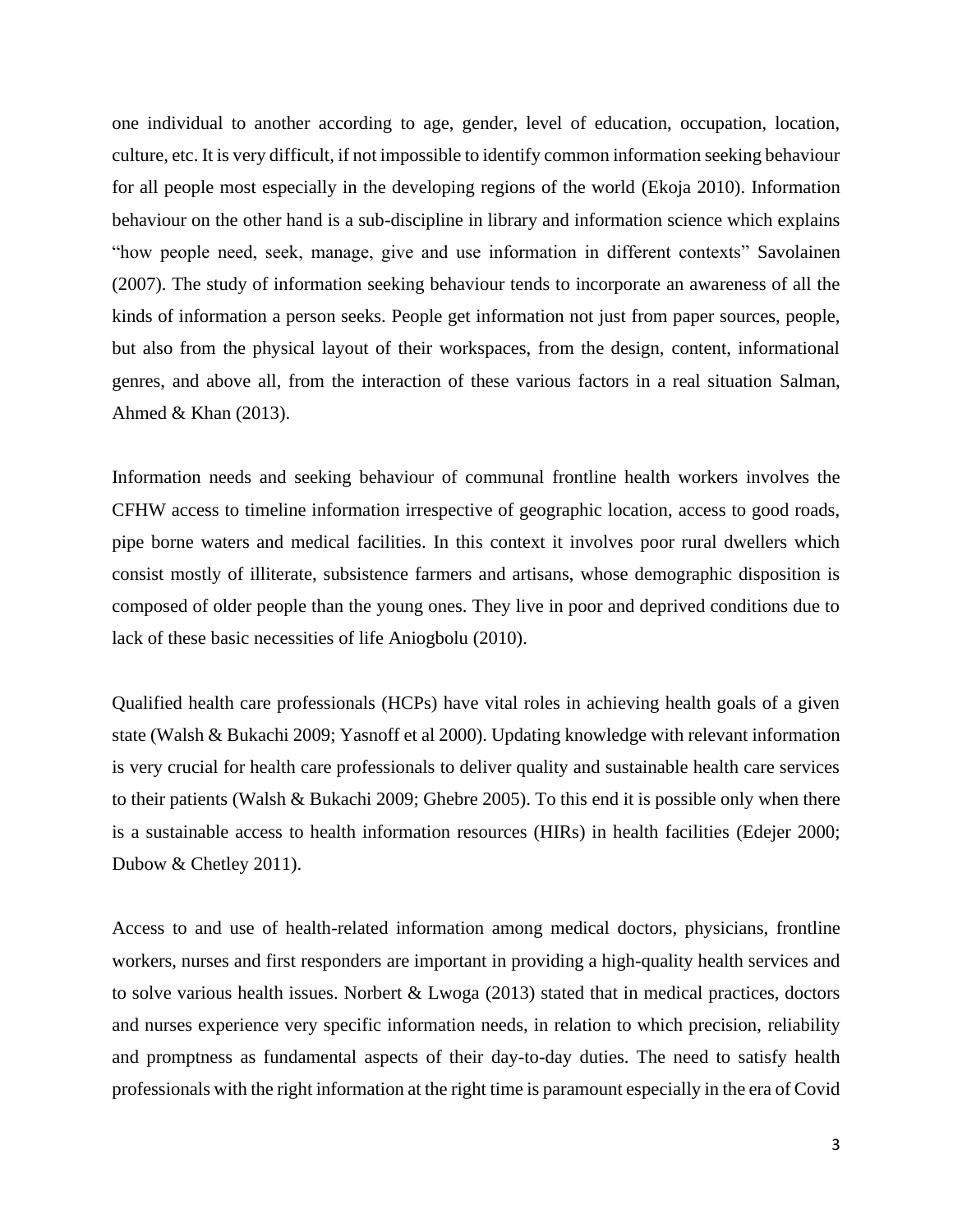19. Although aware of over 400 diseases that are regularly encountered in clinical practice, doctors and nurses in the Nigerian scenario may not have the complete knowledge of uncommon diseases such as the Novel Coronavirus code named COVID 19 Omosekejimi et al (2020).

Last few months have seen the emergence of an unusual Corona virus flu pandemic starting in China and then spreading like wildfire all around the globe. This virus has never been detected in humans earlier and therefore it is considered as one of the most dangerous viruses transmitted from animals to humans Zhao & Liang (2004), spreading all over the world in a drastic manner. Consequently, frontline health workers are now thrown into frenzy on this emerging deadly virus, as a result Majority of this CFHW's needed information in order to update their knowledge base and cater for COVID 19 patients. Most of these patients are people with pre-existing health ailments like Malaria, Typhoid, Fever, Cholera, TB and HIV/AIDS etc which will make administering drugs difficult without the necessary test and Nigeria as a developing country do not have some of this test kit readily available because of the harsh economic realities facing us as a nation. In the midst of this barrage of information explosion on COVID 19, CFHW are now weary of Infodemic. As a result of the incessant flooding of information all over the internet on COVID 19.

WHO (2021) stated that "Infodemic" includes false or misleading information in digital and physical environments during a disease outbreak. It causes confusion and risk-taking behaviors that can harm our health. Similarly, Oxford English Dictionary (2019) sees Infodemic as an excessive amount of information about a problem that is typically unreliable, spreads rapidly, and makes a solution more difficult to achieve. This depicts the constant barrage of unsolicited information generated by governments, NCDC, researchers, news outlets, and the lay public. For example, the deluge of published peer-reviewed articles, preprints, and other forms of grey literature related to COVID 19 has been astounding, a simple search will automatically throw you into a frenzy.

#### **Objectives**

The following are the objectives of this study:

- 1. Find out the Information needs of Communal Frontline Health Workers.
- 2. Access the Preferred Information Destination Sources of CFHW.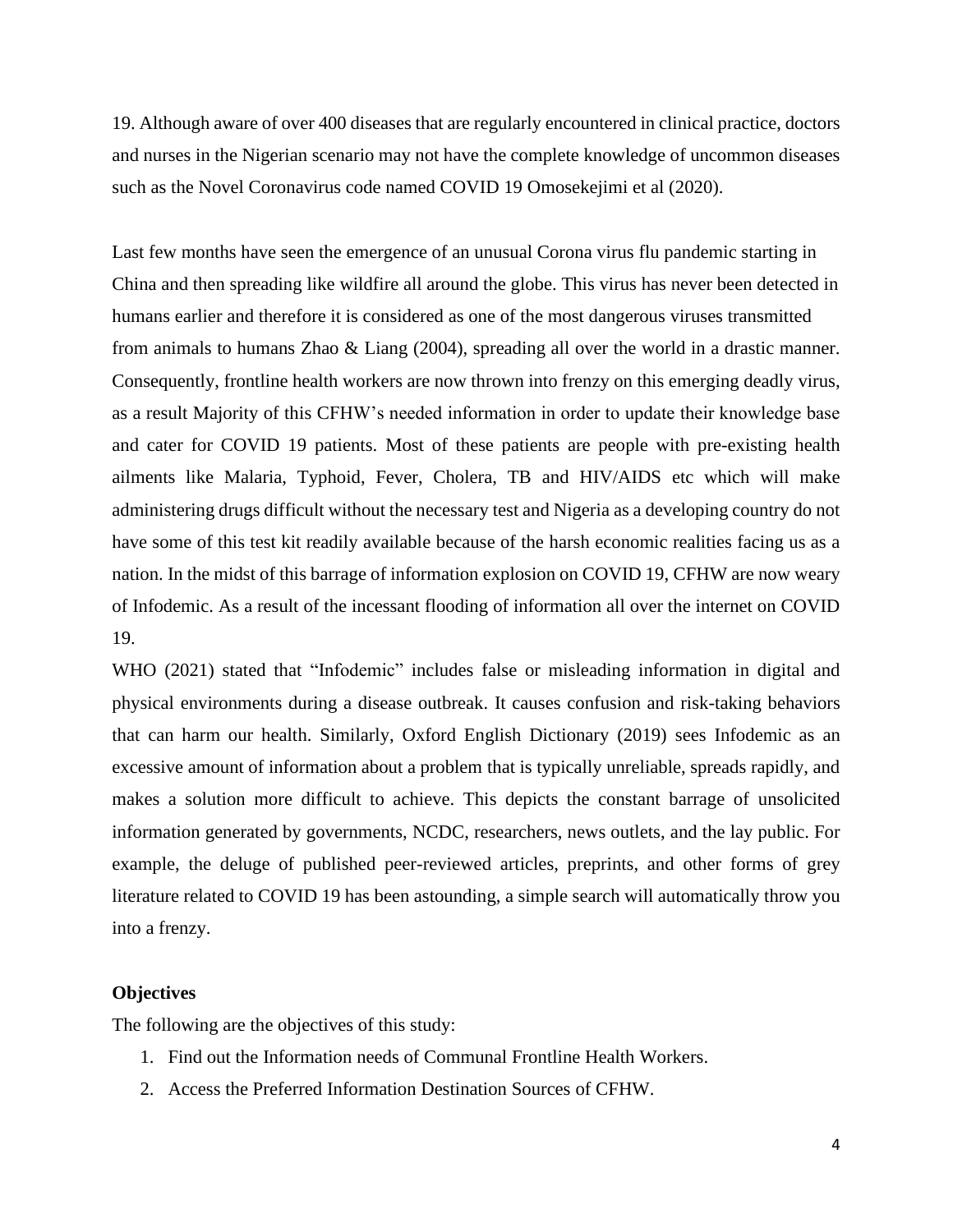3. Examine challenges to Information needs and Information Seeking Behaviour of CFHW.

#### **RESEARCH QUESTIONS**

The following research questions were formulated to guide this study:

- 1. What are the Information needs of Communal Frontline Health Workers.?
- 2. What are the Preferred Information Destination Sources of CFHW.?
- 3. What are the challenges to Information needs and Information Seeking Behaviour of CFHW.?

#### **Literature Review**

Okiy (2014) defined library as a collection or group of collections of books and other materials organized and maintained for use, reading, consultation, study and research. In order to satisfy the informational needs of its users Gama (2013), noted that the university library has to ensure adequate provision of actual information, services and facilities. CFHW need information for various purposes. They need health information to enable them perform their job effectively. Health information need is essential for the CFHW to deliver their jobs effectively and efficiently. They need information on surgical operations to enhance surgical procedures, they need information on current trends in their profession and also to keep abreast of any changes in their professional practice. They also need information on medication, relevant database, drug therapy and diagnosis.

#### **Information needs and Seeking behaviour of physicians and nurses**

To manage their patients, physicians use information, which may come from memory, updated or out of date materials Smith (1996). In a study by Gonzalez et al (2007) primary care physicians only try to find an answer to 23% of questions, and of those questions they did attempt to answer, they were successful in finding an answer 86% of the time. The low percentage for seeking answers to questions may be due to time and workflow limitation during patient visits for these physicians. In a survey result by (Morrison & Smith 2000) physicians believed that spending more time with their patient is effective in improving patient care, and they were not satisfied with the limited time available for patient consultations. According to (WHO 2006) report, 20-57 countries face severe shortages in their healthcare workforce. WHO estimates that there is a global shortage of approximately 4.3 million health professionals required for delivering essential healthcare services to populations in need of health care during this pandemic. This is reaffirmed by Healthcare Reform (2011) which posited that the increase in patients, and the shortage of primary care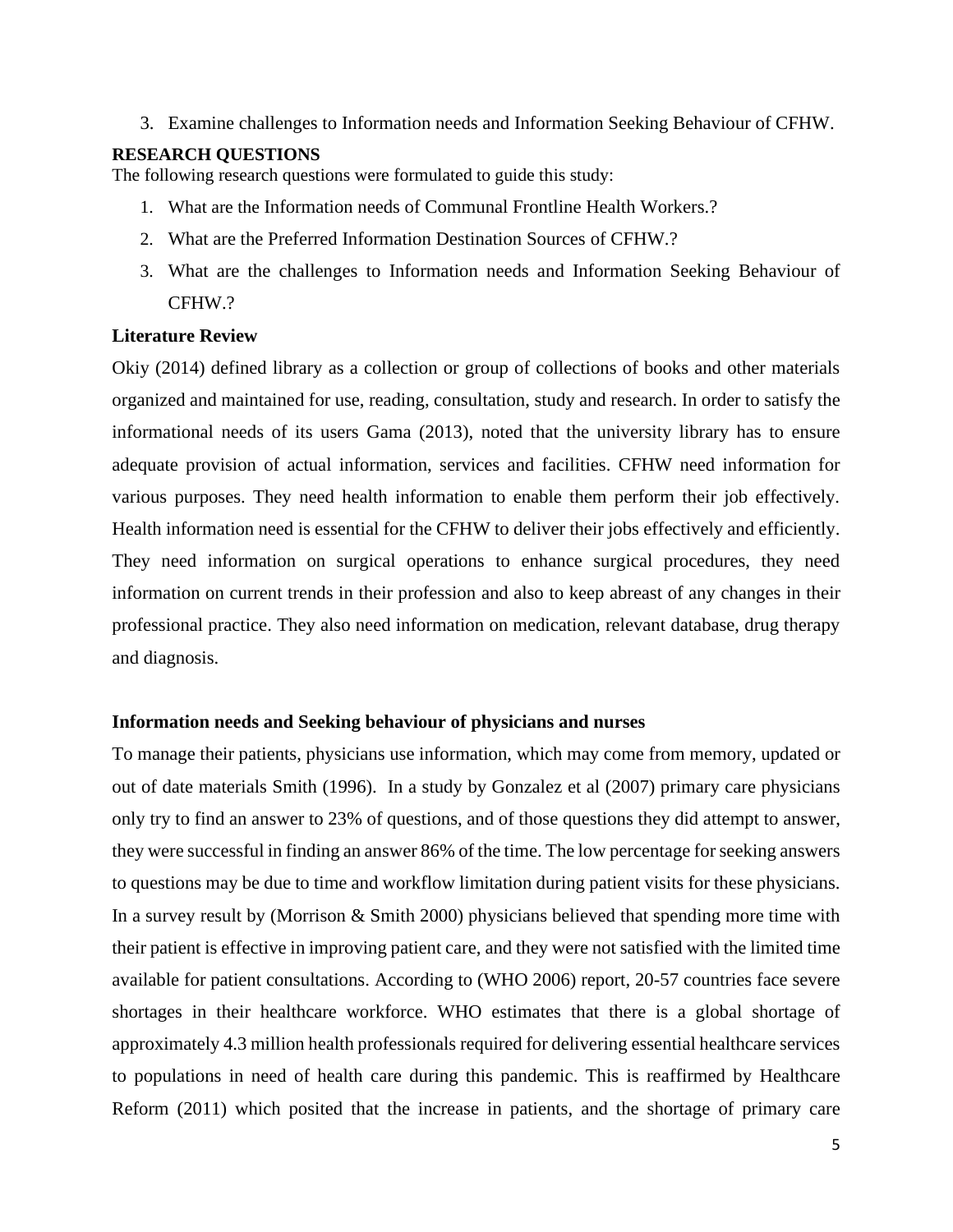providers, time with patients is gradually decreasing. To resolve this issue, identifying physician and nurse information needs and seeking behaviors may assist with integrating the appropriate resources within each clinician's workflow. The role of health information technology in clinical practice is growing very well during this Covid period. More physicians are using electronic health records which are 'patient records of health information to provide health care delivery services especially to communities ravaged with this COVID-19. Sometimes a physician may want to review the record of a patient visit in a very detailed way, and other times, physicians desire a quick snapshot of what happened. Lack of usability considerations, such as ease of use and usefulness in the design of Electronic Health Records systems creates potential human–computer interaction issues, including increased workflow complexity that may result in loss of productivity and decreased quality of patient care Smelcer et al (2009). In summary, electronic health care seems to be the gateway to providing quick and effective care services in the midst of this coronavirus pandemic.

#### **Information Overload**

There are many sources of information available today for communal frontline health workers to find answers to their patient-related questions which may cause information overload. Bawden et al (1999), suggest that 'information overload occurs when information received becomes more of a hindrance rather than a help. Similarly, Zeng et al (2002), attribute information overload to increasing amounts of patient data, which overload are as follows failing to process some of the inputs, processing information incorrectly, delaying the processing of information, accepting lower-quality information and giving up the search for needed information. To present each clinician with information accordingly in this pandemic season, it is important to assess their information requirements as the clinical environment moves towards a paperless setting and information becomes more accessible through many electronic sources. Therefore, presenting information in a manner that suits the needs of physicians and nurses has been an ongoing study among researchers, with the physician group being the most frequently researched Cimino (2006).

#### **METHODOLOGY**

The study adopted a quantitative method of data collection. Items used for this work were taken from previous researches (Abubakar 2011, Helen 2012 & Nworgu 2006). This study was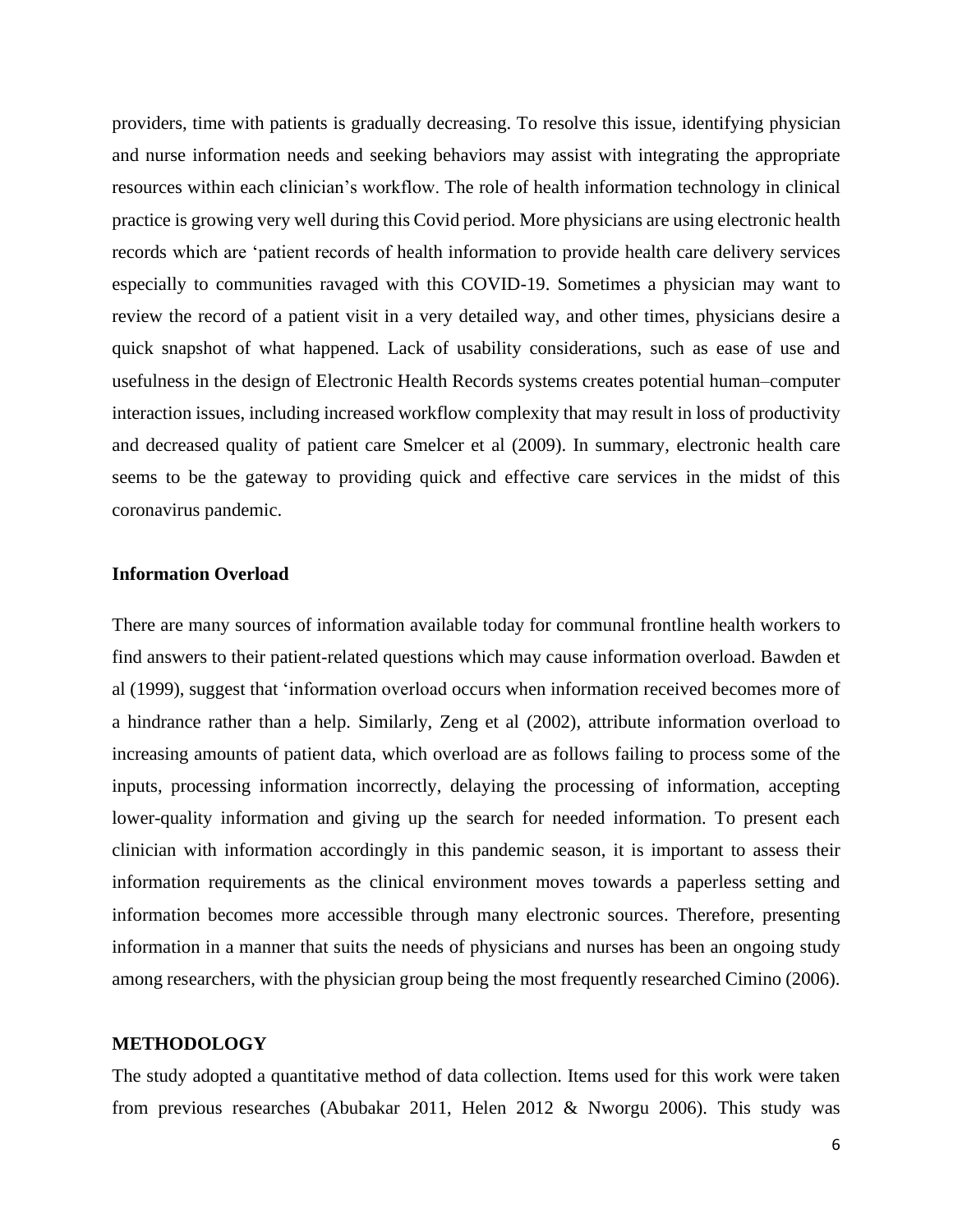conducted between 2020 and 2021 in the urban, sub-urban and rural settings of Anambra Central, Anambra South and Anambra North. The population of Anambra State is 5.5 million with Onitsha the most densely populated area in this region of southeastern Nigeria bearing 1  $\sqrt{3}$  of the total population for this study. The study predominates with Christian and minor Jewish faith-based groups, ethnicity comprised of Igbo. The population of the study comprises of medical doctors, Nurses, auxiliary Nurses, first responders, frontline health workers and community health workers. During the peak of the COVID 19 pandemic in Nigeria, the government of Anambra State directed all LGA chairman in the state, Primary health care facility directors to set up an isolation center. Cases that were beyond the expertise of the health workers were sent to Awka the capital city of Anambra State or airlifted to isolation centers in Lagos or Kano.

It is worthy to note that the authors purposively selected and visited the sampled health facilities across the three senatorial district that make up Anambra State to obtain permission and support for the project from the administrators. At our request, each hospitals, clinics and primary health care gave us a timeline of activities, schedules and interview dates so that our investigating team can plan the logistics of the project, including the recruitment of CFHW, dates, content, and venue of the interview. We designed and produced a leaflet introducing ourselves to the respondents and our purpose for eliciting information from them. An Information Needs and Seeking Behaviour of Communal Frontline Health Workers (CFHW) activity form containing the name of the respondent, hospital/clinics, gender, designation and date of activity including a printed sheet of paper distributed by hand containing relevant questionnaire were given to the respondent to fill and submit immediately. Data from the CFHW activity forms were collated, summarized, and presented using simple percentages.

#### **Findings and Discussions**

|  |  | Table 1: Demographic profile of communal frontline health workers (CFHW) in Anambra State. |  |  |  |  |  |  |  |  |  |
|--|--|--------------------------------------------------------------------------------------------|--|--|--|--|--|--|--|--|--|
|--|--|--------------------------------------------------------------------------------------------|--|--|--|--|--|--|--|--|--|

| No. | <b>Demographic Variables</b> | <b>Frequency</b> | <b>Percentage</b> |
|-----|------------------------------|------------------|-------------------|
|     | <b>Type of hospital</b>      |                  |                   |
|     | Public                       | 103              | 76%               |
|     | private                      | 33               | 24%               |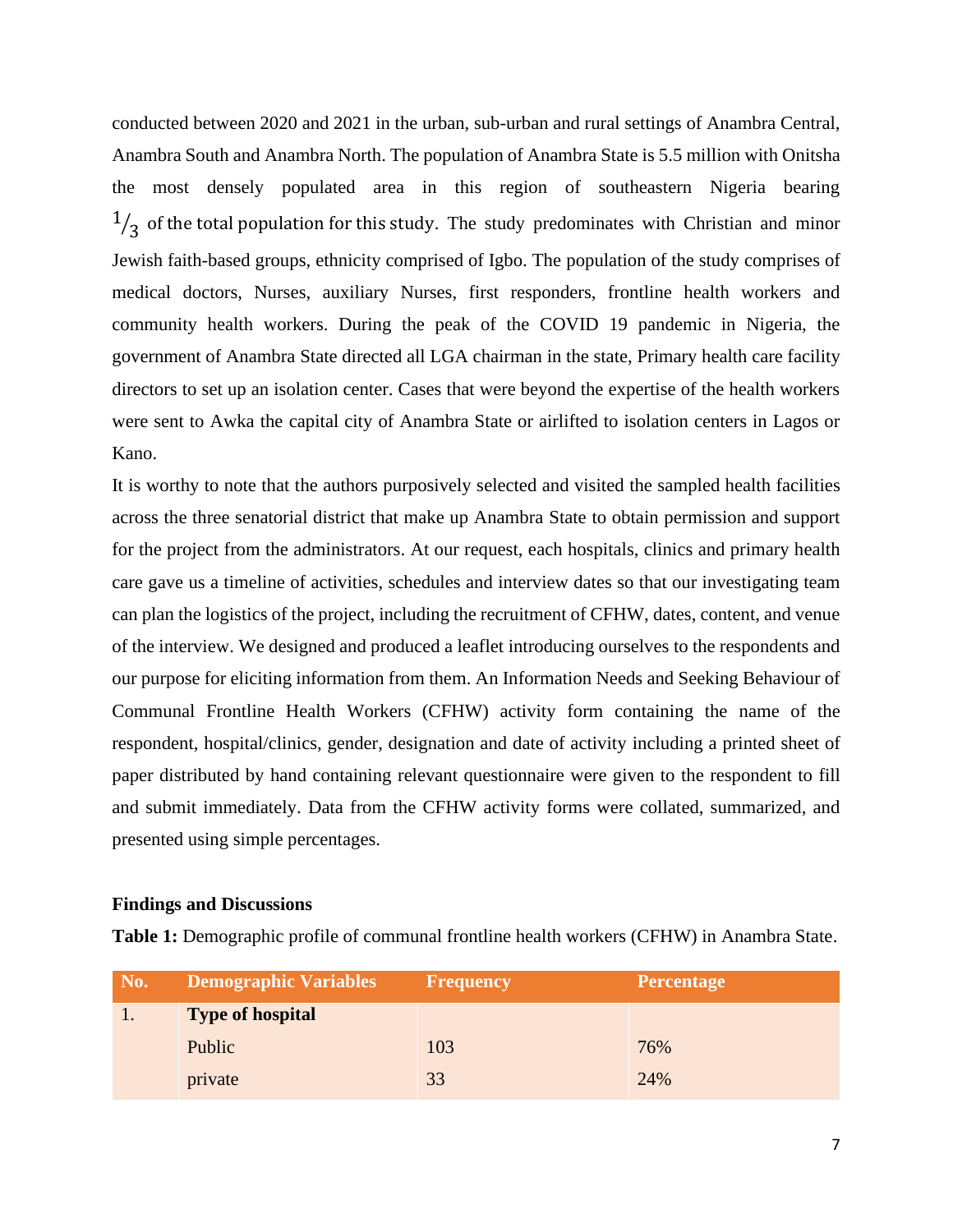| 2. | <b>Gender</b>             |       |       |
|----|---------------------------|-------|-------|
|    | Male                      | 71    | 52%   |
|    | Female                    | 65    | 48%   |
|    |                           |       |       |
| 3. | Age                       |       |       |
|    | $27 - 40$                 | 31(1) | 23%   |
|    | $41 - 50$                 | 53(2) | 39%   |
|    | $51 - 60$                 | 29(3) | 21%   |
|    | 61 and above.             | 23(4) | 17%   |
|    |                           |       |       |
|    |                           |       |       |
| 4. | <b>Designation</b>        |       |       |
|    | Medical doctor.           | 15    | 11%   |
|    | Nurse.                    | 35    | 26%   |
|    | <b>Auxiliary Nurse.</b>   | 20    | 15%   |
|    | First responder.          | 13    | 10%   |
|    | Frontline health worker.  | 25    | 18%   |
|    | Community health worker.  | 28    | 20%   |
| 5. | <b>Working Experience</b> |       |       |
|    | $1 - 5yrs$                | 31    | 23%   |
|    | $6 - 10$ yrs              | 82    | 60%   |
|    | 11 and above              | 23    | 17%   |
| 6. | Religion                  |       |       |
|    | <b>Christianity</b>       | 126   | 93%   |
|    | <b>Judaism</b>            | 10    | $7\%$ |

A total of 103 health workers were randomly selected from public hospitals which includes primary health centers and clinics, while 33 private hospitals were selected for the study *(Table 1).* The mean professional designations of the health workers were 3.6 (standard deviation 1.7). There were more male (52%) than their female counterparts which is (48%). The Table also indicates that 23% of the respondents are between the age of 27 - 40, 39% are between 41 - 50,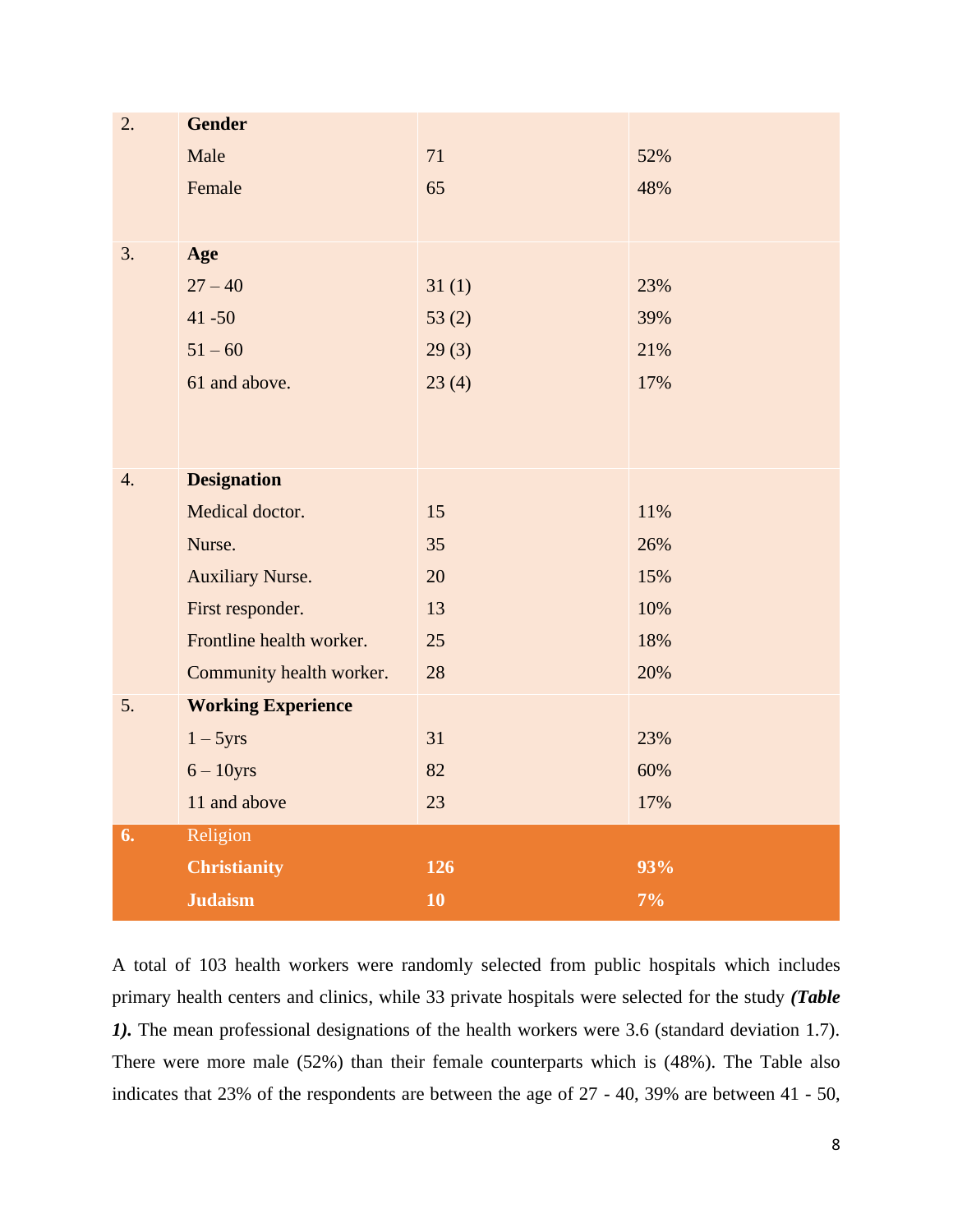21% are between 51 - 60, while 17% are 61 years and above. The religious status of the respondents as detailed in the table reveals that, out of the 136 respondents, 93% of them are Christians while 7% practice Judaism. For job descriptions of the respondents, 15 out of the 136 respondents are medical doctors, 35 nurses, 20 auxiliary nurses, 13 first responders, 25 frontline health workers and 28 community health workers. As for the working experience, statistics as shown in the Table, indicates that 60% of them have worked in medical or health institution for a period of 6 -10 years, 23% have worked in health institution between 1 - 5 years, while 17% have 11 years and above working experience, clearly these are individuals between the age range of 61 years and above.

| <b>Statement</b>          | <b>Frequency</b> | Percentage |
|---------------------------|------------------|------------|
| Drugs                     |                  |            |
| Yes                       | 93               | 68%        |
| ${\rm N0}$                | 43               | 32%        |
| Total                     | 136              | 100%       |
|                           |                  |            |
| <b>COVID Vaccine</b>      |                  |            |
| Yes                       | 105              | 77%        |
| $\rm No$                  | 31               | 23%        |
| Total                     | 136              | 100%       |
|                           |                  |            |
| Pandemic Outbreak         |                  |            |
| Yes                       | 104              | 76%        |
| $\rm No$                  | 32               | 24%        |
| Total                     | 136              | 100%       |
|                           |                  |            |
| <b>Patient Management</b> |                  |            |
| Yes                       | 120              | 88%        |
| $\rm No$                  | 16               | 12%        |
| Total                     | 136              | 100%       |
|                           |                  |            |

**Table 2:** Information needs of CFHW.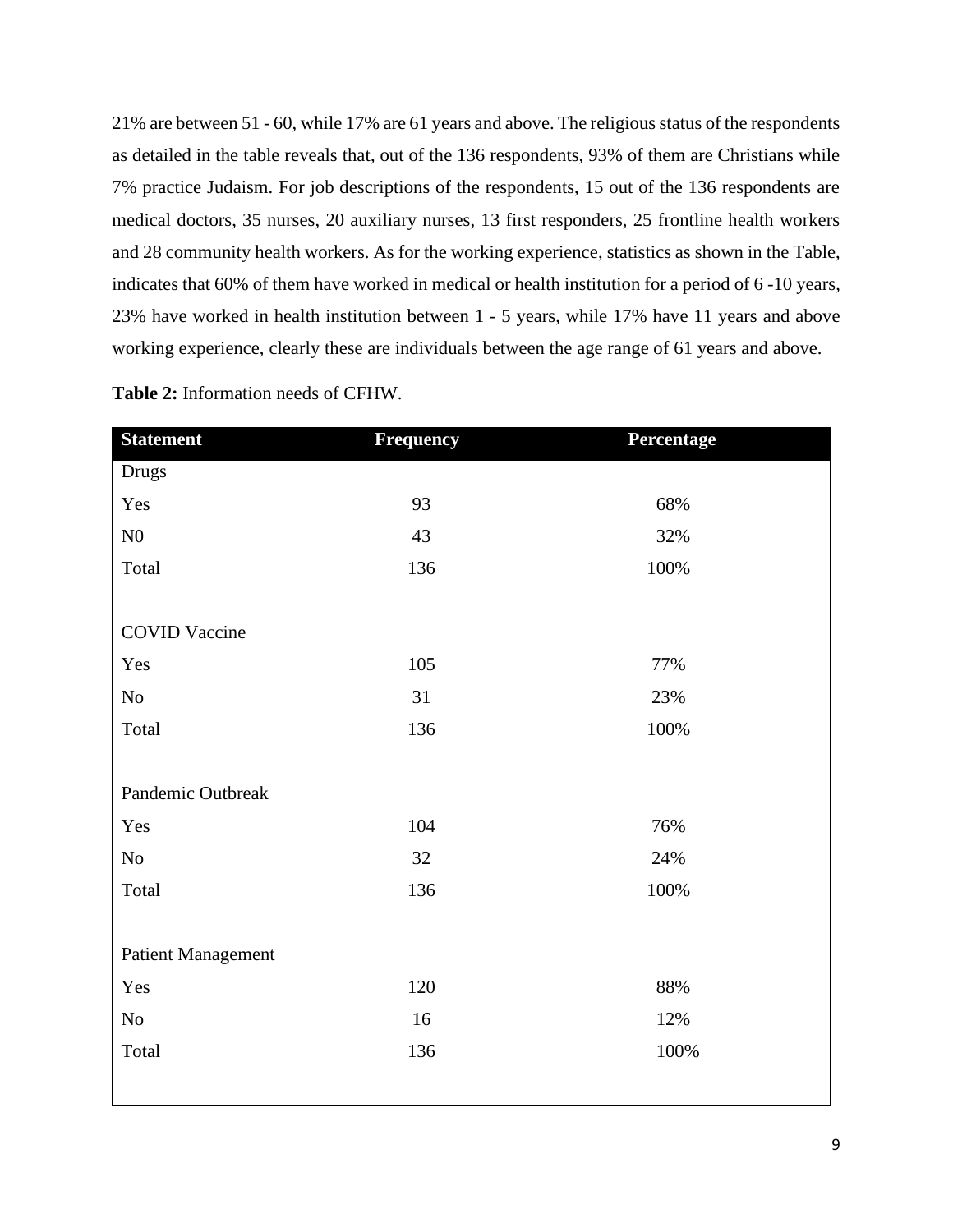| Diagnosis     |     |         |
|---------------|-----|---------|
| Yes           | 82  | 60%     |
| $\rm No$      | 54  | 40%     |
| Total         | 136 | $100\%$ |
|               |     |         |
| Child Care    |     |         |
| Yes           | 96  | $71\%$  |
| $\rm No$      | 40  | 29%     |
| Total         | 136 | 100%    |
|               |     |         |
| Nutrition     |     |         |
| Yes           | 72  | 53%     |
| $\rm No$      | 64  | 47%     |
| Total         | 136 | $100\%$ |
|               |     |         |
| Personal Dev. |     |         |
| Yes           | 103 | 76%     |
| $\rm No$      | 33  | 24%     |
| Total         | 136 | 100%    |
|               |     |         |

*From table 2 above*, the first goal of this literature analysis was to determine the information need of CFHW. We observed that CFHW places so much emphasis on patient management, vaccine and pandemic outbreak as their major information needs. This, is expected because of the recent global cum national health emergencies arising from the coronavirus pandemic. From the data above it is obvious that medical doctors, nurses, frontline workers and communal health workers needed information on how to tackle this pandemic, this is in consonance with Anyanwu et al (2016). The literature also suggests an increased approval rating in the numbers of CFHW information needs on patient management while still keeping abreast with their personal development this can be seen in the numbers of literature they have read, seminars and symposium attendance. In seeking information for drugs, due to the increase in health-related problems like COVID 19, HIV-AIDS, tuberculosis, fever and malaria the CFHW responses stated that diagnosis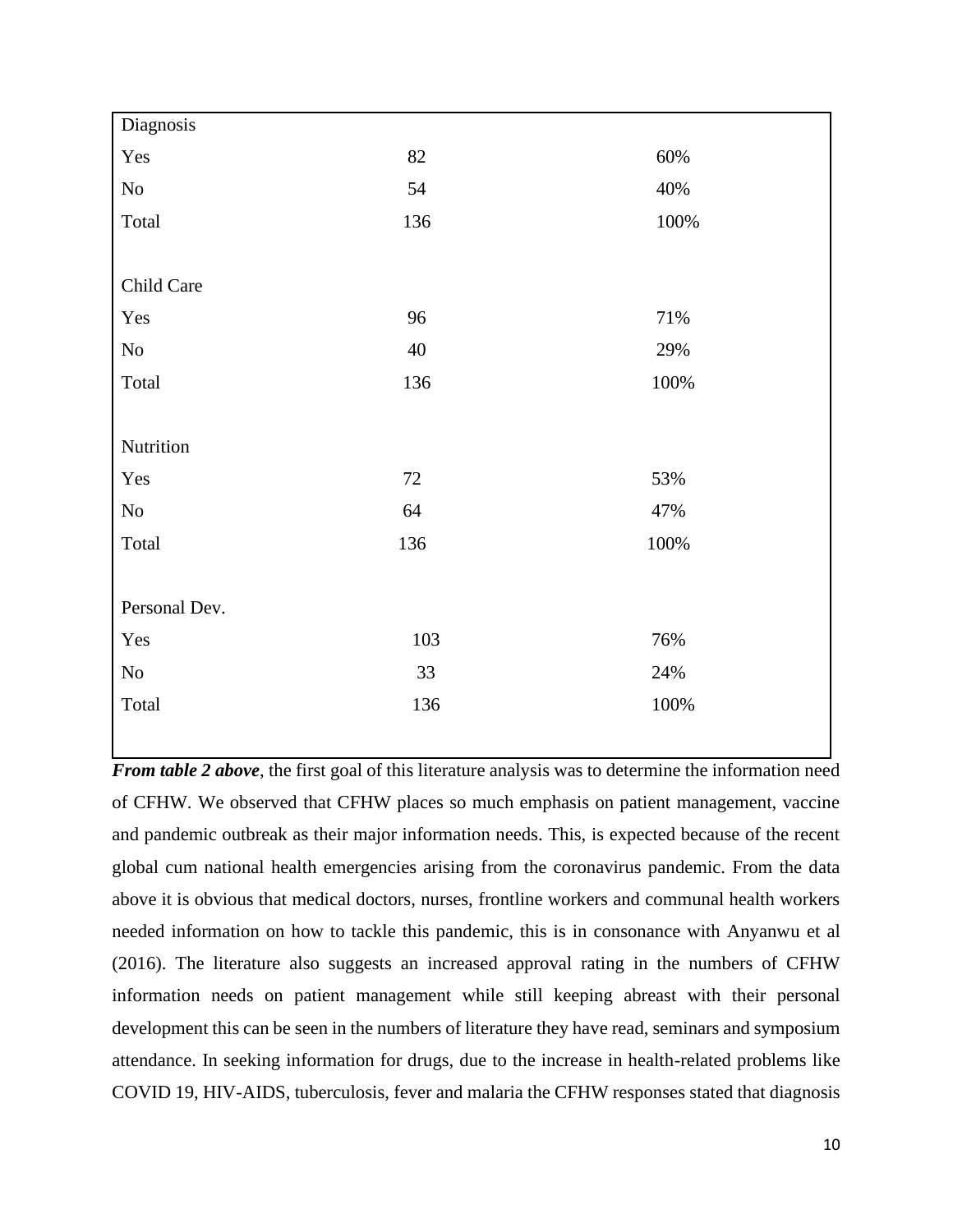and treatment information are common information needs, because it is one of the main job descriptions of health workers while, nurses carry out the treatment instructions of the physicians. In a study with 76 primary care nurses, prescription decisions were important information need Randell et al (2009), this is in agreement with the present study because one major way of ensuring adverse drug effects do not occur to patients is nurses following the laid down treatment instructions from the physicians. The above, according to the health workers will assist in diagnostic and therapeutic decision-making. Common information needs include nutrition and child care support. The latter seeks and craves for our humanitarian support because of the exponential increase in out of school children keeping Nigeria in an uncomfortable position in the numbers of out of school children according to (UNICEF 2012).

| <b>Statement</b> | <b>Frequency</b> | Percentage |
|------------------|------------------|------------|
| Textbooks        |                  |            |
| Yes              | 115              | 85%        |
| No               | 21               | 15%        |
| Total            | 136              | 100%       |
|                  |                  |            |
| Library          |                  |            |
| Yes              | 80               | 59%        |
| $\rm No$         | 56               | 41%        |
| Total            | 136              | 100%       |
|                  |                  |            |
| Journals         |                  |            |
| Yes              | 68               | 50%        |
| $\rm No$         | 68               | 50%        |
| Total            | 136              | 100%       |
|                  |                  |            |

**Table 3:** Preferred Information Destination Sources of CFHW.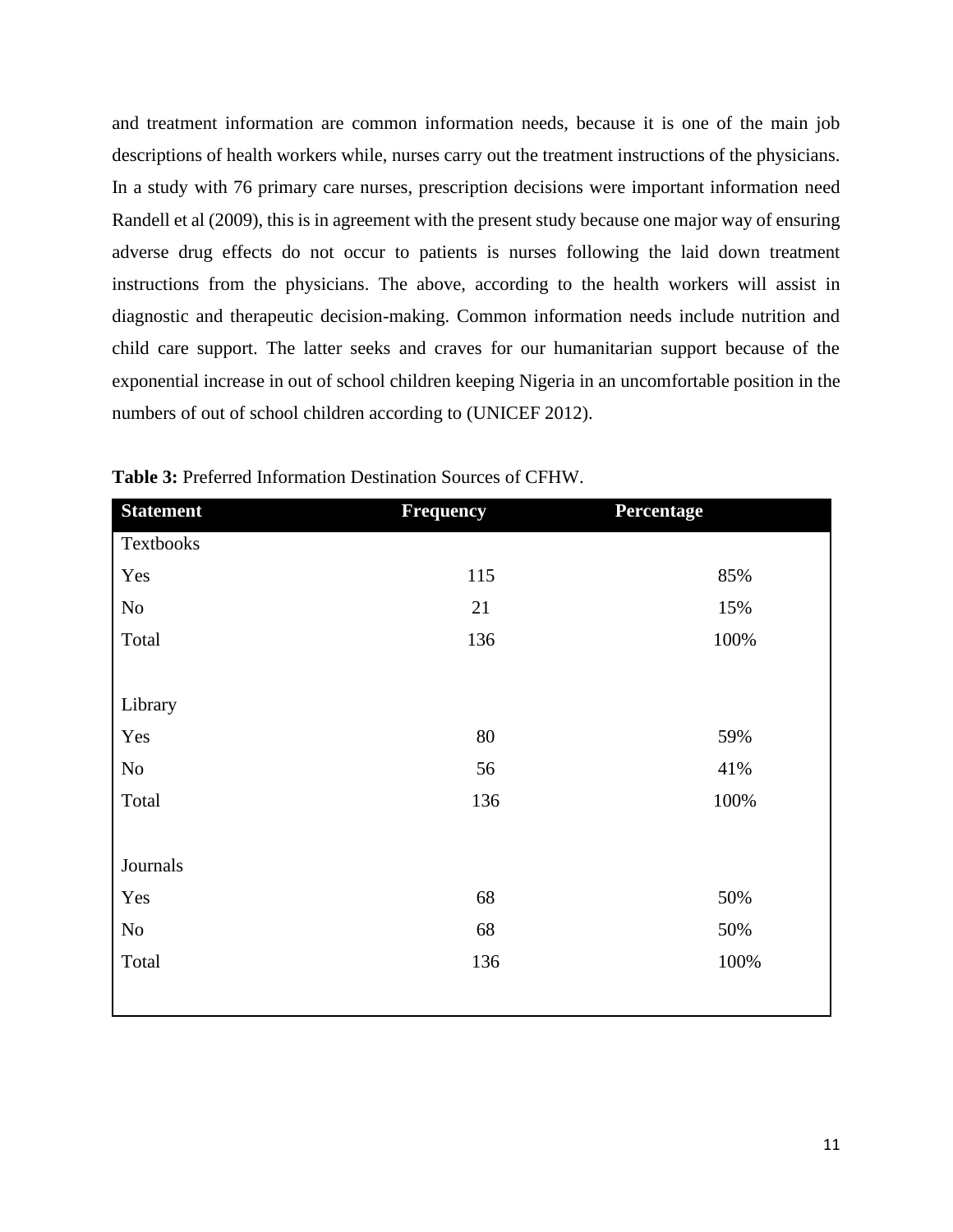| NCDC                   |         |         |
|------------------------|---------|---------|
| Yes                    | 61      | 45%     |
| $\rm No$               | $75\,$  | 55%     |
| Total                  | 136     | $100\%$ |
|                        |         |         |
| Internet               |         |         |
| Yes                    | 109     | $80\%$  |
| $\rm No$               | $27\,$  | $20\%$  |
| Total                  | 136     | $100\%$ |
|                        |         |         |
| <b>Medical Records</b> |         |         |
| Yes                    | 125     | 92%     |
| $\rm No$               | $11\,$  | $8\%$   |
| Total                  | 136     | 100%    |
|                        |         |         |
| PubMed                 |         |         |
| Yes                    | 103     | 76%     |
| $\rm No$               | 33      | 24%     |
| Total                  | 136     | $100\%$ |
|                        |         |         |
| <b>HINARI</b>          |         |         |
| Yes                    | 98      | 72%     |
| $\rm No$               | $38\,$  | $28\%$  |
| Total                  | 136     | 100%    |
|                        |         |         |
| Colleagues             |         |         |
| Yes                    | $105\,$ | 77%     |
| $\rm No$               | 31      | 23%     |
| Total                  | 136     | $100\%$ |
|                        |         |         |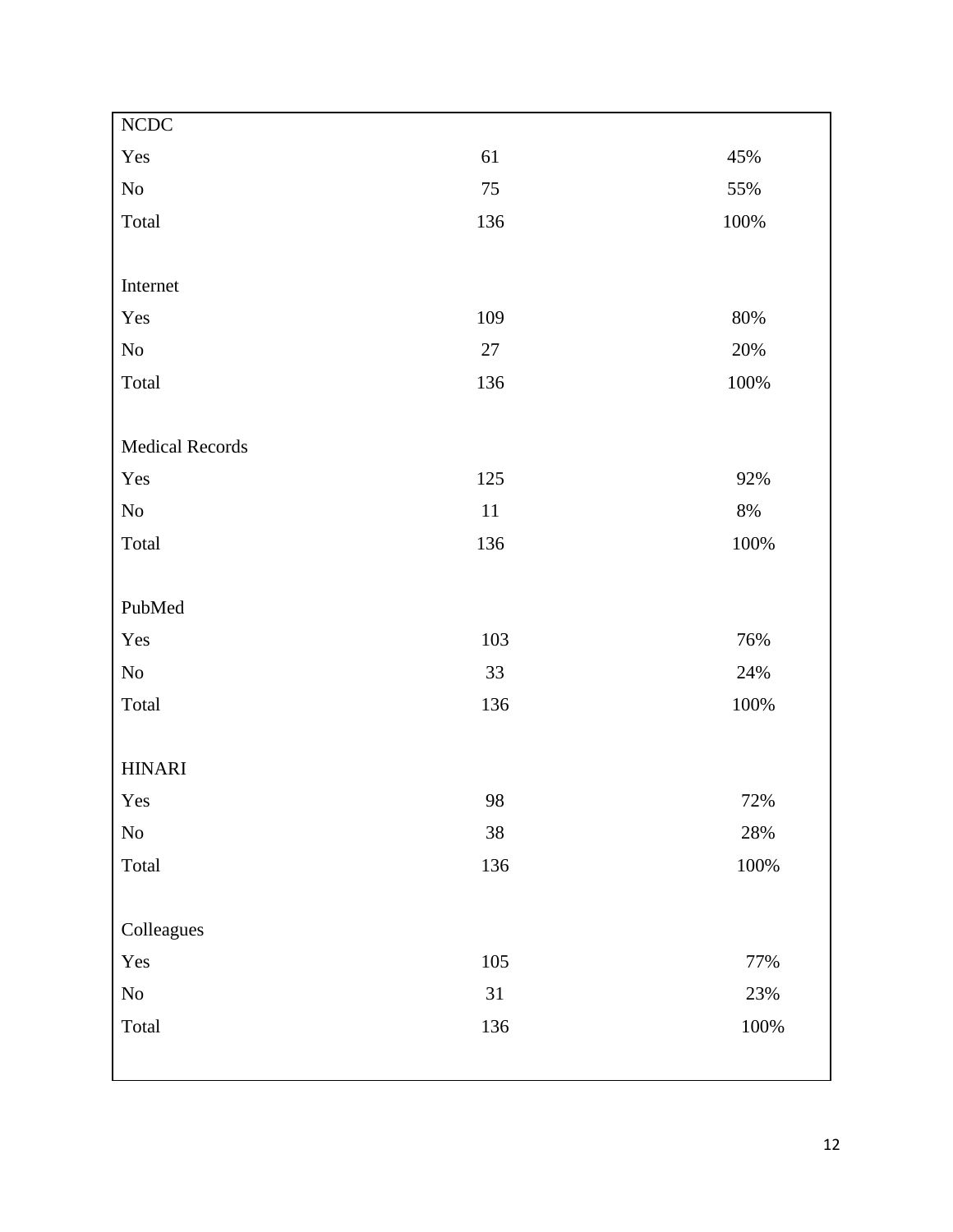*Table 3* discovered that CFHW major sources of information are medical records, textbooks and internet. This according to the respondent is because patient medical records is readily available and they can use their smart phones to access the internet and seek out the destined information source. Some were of the opinion that the textbooks are the major information source because it can be gotten from their various homes or from colleagues. Similarly, Mandu et al (2020) stated that the source of information that nurses, doctors and health workers consulted are internet, medical record and Books. Although informal, colleagues were a common source possibly because of the quickness and ease of gaining information from other doctors, nurses, auxiliary nurses etc. It was not surprising that the most unpopular sources of information as reported by the CFHW is National Center for Disease Control and Journals. The NCDC according to them sends unsolicited messages, emails, notifications etc that are extremely annoying this makes it impossible for one to source for information through them. Journals the say are specialized information source, but the high cost of journals these days are making it difficult to continue purchasing it. Other preferred sources of information were found to be face-to-face communication with colleagues. The findings of the present study are consistent with results from other studies, which indicated that large proportions of health workers seek health information in their work through interpersonal communications Lemma (2009). Similarly, in a study conducted in Malawi, face-to-face communication was found to be the most preferred method of sharing knowledge and information among health workers LeMay & Bocock (2012). However, one of the studies noted that discussion with colleagues for provision of health information was poorly practiced as compared to books, protocol manuals, training sessions and the Internet Andualem et al (2013). The possible reasons for preferring colleagues in the present study might be due to the fact that face-to-face communication offers a rich means of information sharing, provides personal attention, clarifies doubts and gives on-the-spot feedback to the respondents.

| <b>Statement</b>      | <b>Frequency</b> | <b>Percentage</b> |  |  |
|-----------------------|------------------|-------------------|--|--|
| Information Explosion |                  |                   |  |  |
| Yes                   | 121              | 89%               |  |  |
| No                    | 15               | 11%               |  |  |

| Table 4: Challenges to Information needs and Information Seeking Behaviour of CFHW. |  |  |
|-------------------------------------------------------------------------------------|--|--|
|-------------------------------------------------------------------------------------|--|--|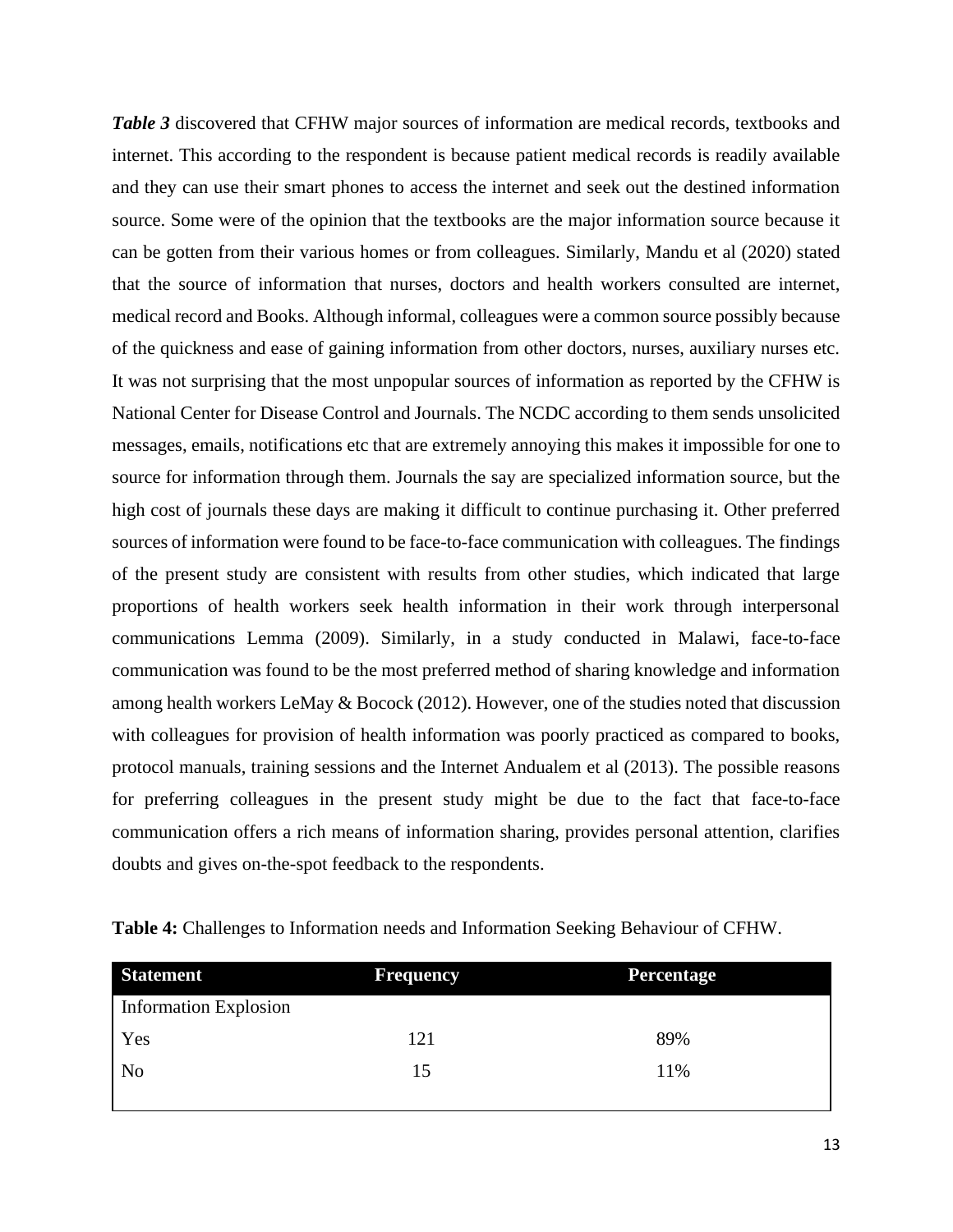| Total                      | 136    | $100\%$ |
|----------------------------|--------|---------|
|                            |        |         |
|                            |        |         |
|                            |        |         |
| Lack of access to relevant |        |         |
| information                |        |         |
| Yes                        | 79     | 58%     |
| $\rm No$                   | 57     | 42%     |
| Total                      | 136    | $100\%$ |
|                            |        |         |
| <b>Technical Languages</b> |        |         |
| Yes                        | 84     | 62%     |
| $\rm No$                   | 52     | 38%     |
| Total                      | 136    | 100%    |
|                            |        |         |
| <b>Inadequate Timing</b>   |        |         |
| Yes                        | 68     | 50%     |
| No                         | 68     | 50%     |
| Total                      | 136    | 100%    |
|                            |        |         |
| <b>Stress</b>              |        |         |
| Yes                        | 100    | 74%     |
| $\rm No$                   | $36\,$ | 26%     |
| Total                      | 136    | $100\%$ |
|                            |        |         |
| Poor health information    |        |         |
| Yes                        | $87\,$ | 64%     |
| $\rm No$                   | 49     | 36%     |
| Total                      | 136    | $100\%$ |
|                            |        |         |
|                            |        |         |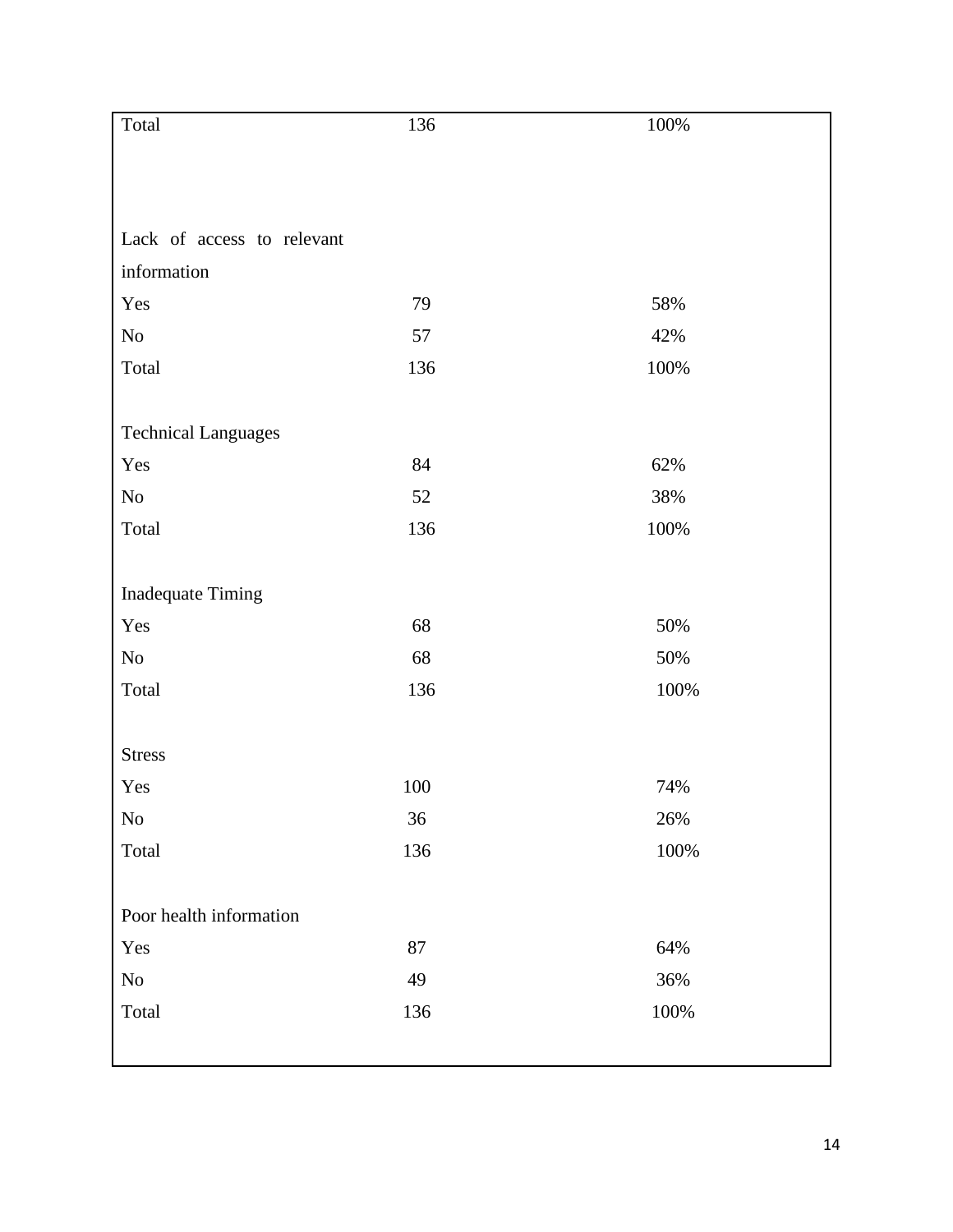| Poor working environment |     |      |
|--------------------------|-----|------|
| Yes                      | 130 | 96%  |
| N <sub>0</sub>           |     | 4%   |
| Total                    | 136 | 100% |

*Table 4* CFHW identified information explosion as the challenges the experienced in the cause of seeking information. This according to them is the persistent increase in the number of published works as a result you might even get lost in the myriad worlds of literature, which create a problem of selecting good works from bad works due to Infodemic WHO (2021). In a similar study Omosekejimi et al (2020) states that the major barriers to seeking and accessing COVID 19 information among medical doctors are large amount of COVID 19 incredible information on the Internet. Conversely, some health workers maintained that lack of time is the major challenges the experienced in the cause of seeking information. This is in agreement with (Ely et al 2005; Swinglehurst et al 2001 & Chen et al 2006) who concluded that Physicians and nurses' time is limited and the time required to conduct information searches' that produce meaningful and relevant information may not be available within their clinical workflow. Another barrier to information access is the poor working environment of the health workers. Nigeria been a developing nation most of the health facilities are dilapidated as one community health workers puts it our primary health care facilities are in shambles and needs urgent government intervention. That's the ugly realities as a health worker in Anambra state. This is corroborated by Chetley (2006) who noted that health facilities in developing countries are in disarray leading to high rates of diseases. The current study also indicates that health workers encounter information gaps on various types of health information. This is supported by different studies performed among health care providers in developing countries (Chetley 2006 & Lemma 2009). Challenges to accessing information in the present study includes lack of access to relevant information, inadequate timing and stress, are similar to those found by studies in Uganda, Malawi and India (Anwar & Shamim 2011; Musoke 2000; LeMay & Bocock 2012; Kapadia-Kundu et al 2012). The studies, concludes that the challenges to information needs as identified by health workers were untimeliness of information, technicality of medical and health journals and poor working environment.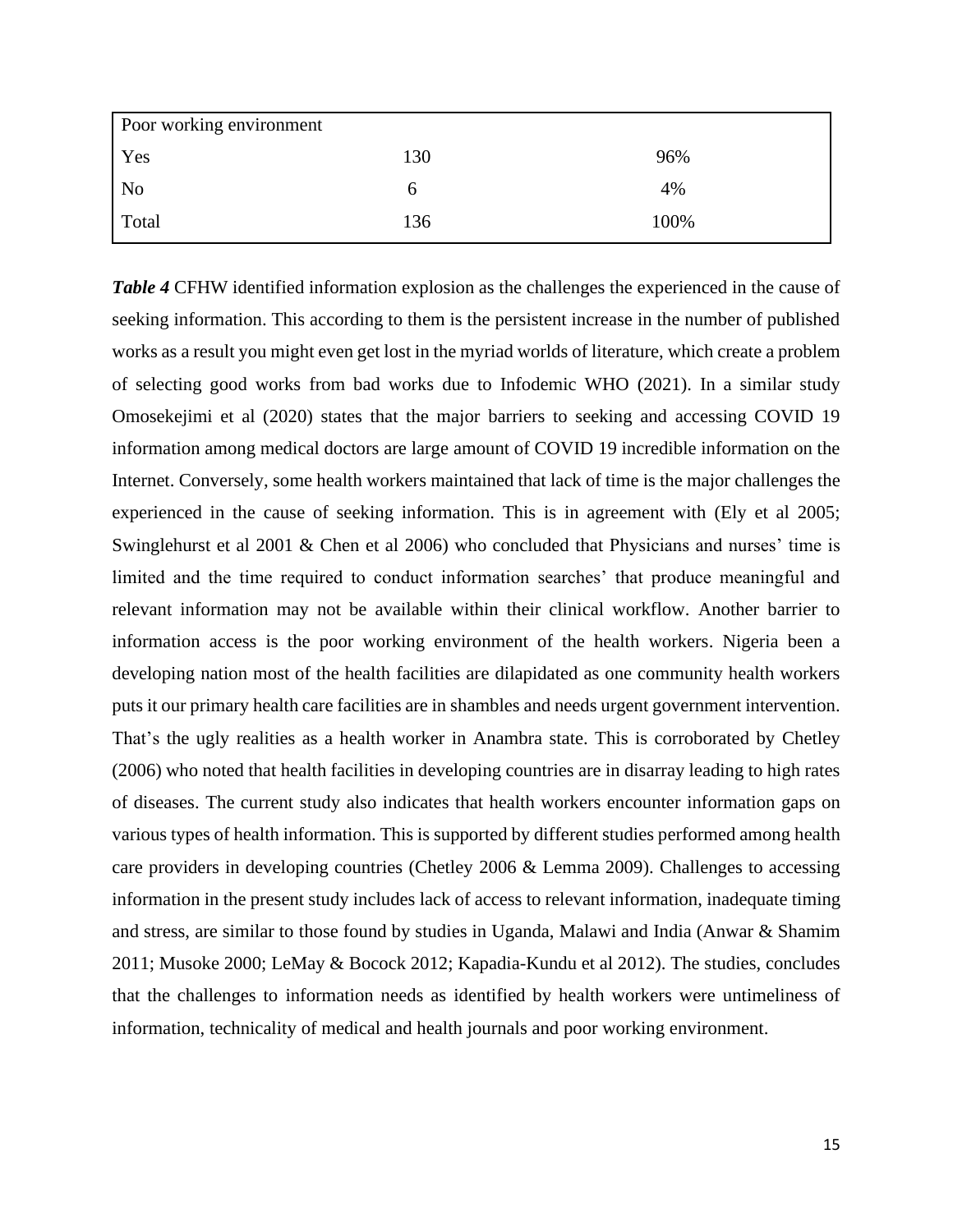#### **Conclusion**

Community health workers needed health care information to support their daily professional activities, both in print and non-print format. From this study it has been observed that CFHW information needs is in the areas of drugs, vaccine and patient management. Thus, their main source of information are medical records, textbooks, face-to-face communication and the internet. CFHW have many questions related to their patient during patient encounters and their most common information needs in a clinical setting are diagnosis and treatment. They internet has proven to be a popular information source, with its numerous advantages of using this information source so as its disadvantages such as inaccurate information sources and false unverified claims. Colleague recommendations on the other hand can be susceptible to misinformation that is why greater filtering of each information source is advocated. In the foregoing CFHW in developing countries are doing their utmost best in discharging their duties despite the lean resources from government and donor agencies.

#### **Recommendation**

- Health literacy should as a matter of national priority be advocated at all times.
- Government at all levels should set aside funds for pandemic preparedness which will go a long way to mitigate future occurrences of pandemic.
- There should be retooling and revamping of library services to accommodate a 24 hour round the clock access to information in view of the recent global uncertainties as a result of this pandemic.
- There should be a corroborative strategic government intervention funding on promotion of health literacy.

#### **Reference**

- Andualem, M., Kebede, G. & Kumie, A. (2013). Information needs and seeking behaviour among health professionals working at public hospital and health centers in Bahir Dar, Ethiopia. BMC Health Services Research, 13, 534.
- Aniogbolu, C. (2010). Information Needs of Rural Communities in Ika North-East Local Government Area of Delta State. *International Journal of Research in Education.*
- Anwar, F. & Shamim, A. (2011). Barriers in adoption of health information technology in developing societies. International Journal of Advanced Computer Science and Applications 2, 40–45.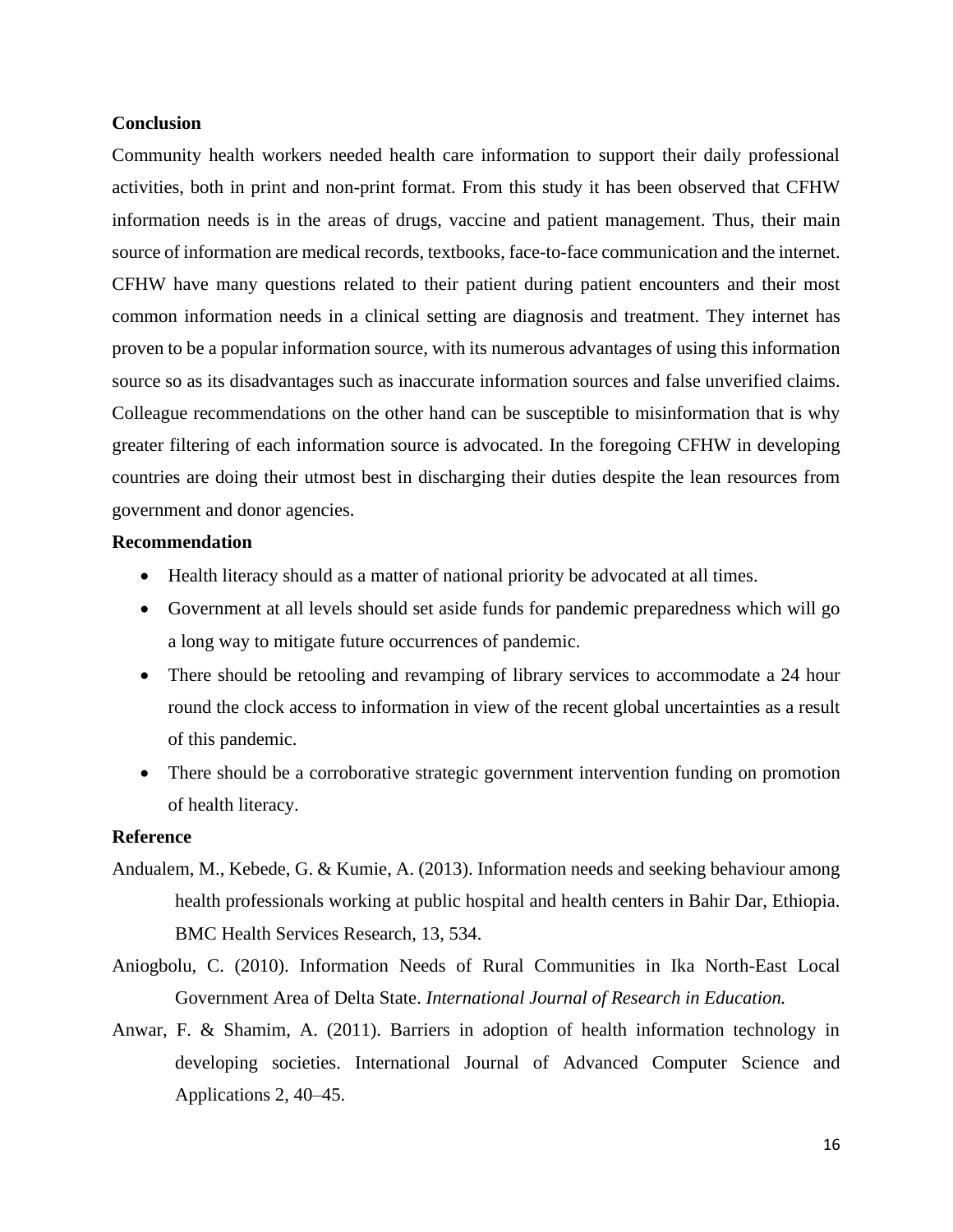- Anyanwu, E.U., Oparaku, D.C. & Benson, O.C. (2016). Meeting the information needs of nurses for effective healthcare delivery in Nigeria: A case study of federal medical center, Owerri, Imo State. *Library Philosophy and Practice (e-journal).* Retrieved from [http://digitalcommons.unl.edu/libphilprac/1427.](http://digitalcommons.unl.edu/libphilprac/1427)
- Bawden, D. (2001). Information overload. Library & Information Briefings. London: Library and Information Technology Centre, South Bank University 1–15.
- Bawden, D., Holtham, C. & Courtney, N. (1999). Perspectives on Information Overload. Bradford, West Yorkshire: MCB UP Ltd.
- Case, D. (2009). Looking for Information: A Survey of Research on Information Seeking, Needs, and Behaviour. Amsterdam: Academic Press.
- Chen, E. S., Bakken, S., Currie, L. M., Patel, V. L. & Cimino, J. J. (2006). An automated approach to studying health resource and infobutton use. Studies in Health Technology and Informatics 122, 273–278.
- Chetley, A. (2006). Improving health, connecting people: the role of ICTs in the health sector of developing countries. A framework paper. InfoDev. Accessible at: [http://asksource.](http://asksource/) info/pdf/framework2.pdf (Accessed 28 January 2015).
- Cimino, J. J. (2006). Use, usability, usefulness, and impact of an infobutton manager. AMIA Annual Symposium Proceedings 151–155. Epub 2007/01/24.
- Dubow, J. & Chetley, A. (2011). Improving health, connecting people: the role of ICTs in the health sector of developing countries [Internet]. Available from http://www.health link.org.uk. [Accessed on 10 Sep 2011].
- Edejer, T. (2000). Disseminating health information in developing countries: the role of the internet. BMJ 321(7264):797–800.
- Ekoja, I. I. (2010). Personal variables affecting the adoption of Agricultural Innovations by Nigeria Farmers. *Forthcoming in the South Africa Journal of Agricultural extension.*
- Electronic Health Record (2012). Chicago: Accessible at: [http://www.himss.org/ASP/topics\\_ehr.asp.](http://www.himss.org/ASP/topics_ehr.asp)
- Ely, J. W., Osheroff, J. A., Chambliss, M. L., Ebell, M. H. & Rosenbaum, M. E. (2005). Answering physicians' clinical questions: obstacles and potential solutions. Journal of the American Medical Informatics Association 12, 217– 224.
- Gama, U. G. (2013). Application of Information and Communication Technology (ICT) Facilities to Reference and Information Service (RIS) Provision in University Libraries in North West Zone of Nigeria. Journal of Information and Knowledge Management Vol.4.No.1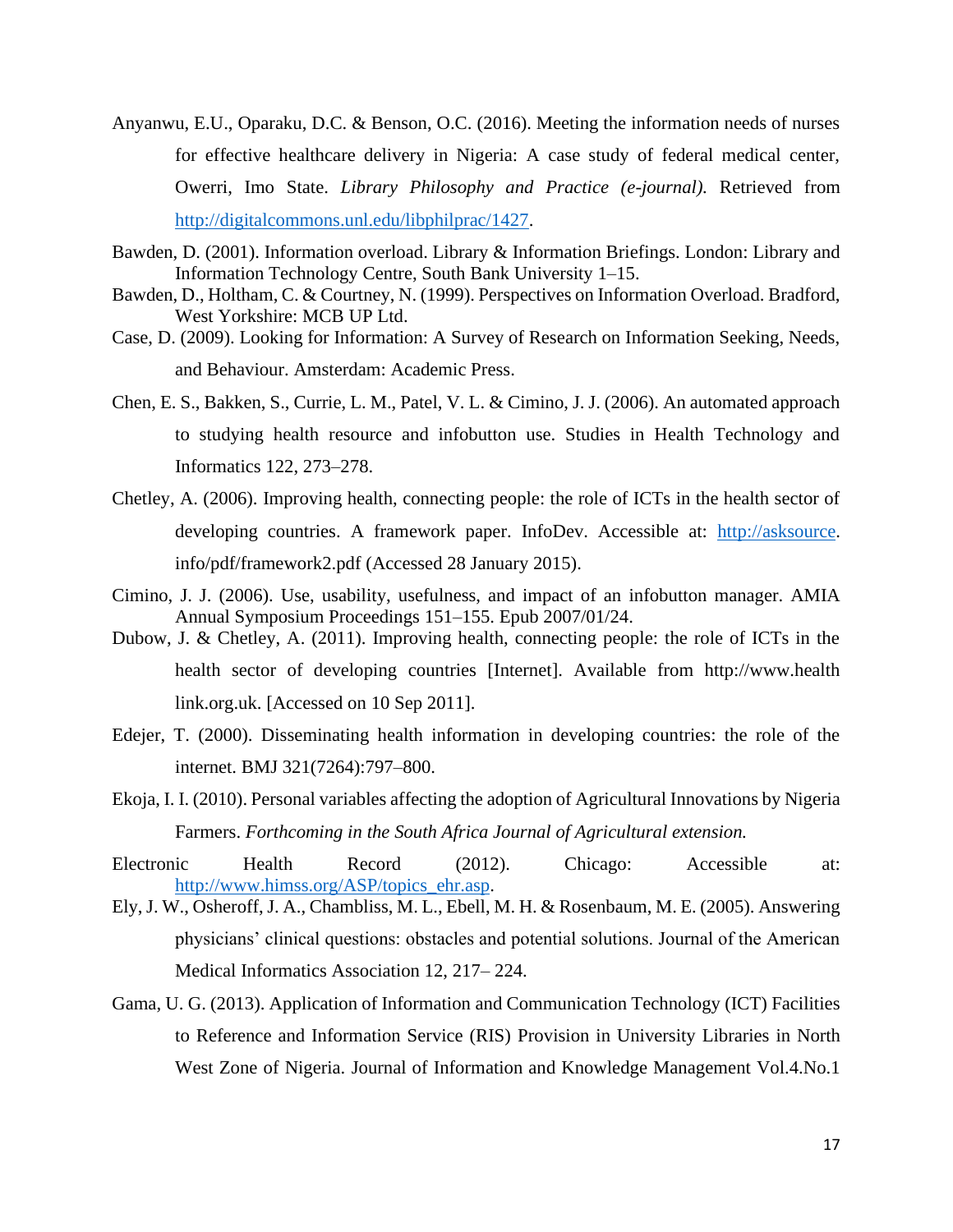| Retrieved | on | 09/05/17 | trom: |
|-----------|----|----------|-------|
|-----------|----|----------|-------|

https://www.ajol.info/index.php/iijikm/article/viewFile/144607/134248.

- Ghebre, H. A. (2005). Assessment of Health Management Information System in Addis Ababa Health Bureau [MSc thesis]. Addis Ababa: Addis Ababa University.
- Gonzalez, A. I., Dawes, M., Sanchez-Mateos, J., Riesgo-Fuertes, R., Escortell-Mayor, E., Sanz-Cuesta, T. & Hernandez-Fernandez, T. (2007). Information needs and informationseeking behavior of primary care physicians. The Annals of Family Medicine 5, 345–352.
- Healthcare Reform (2011). Impact on Physicians. Health Capital Topics [Internet]; 4:[3 p.]. Accessible at: [http://www.healthcapital.com/hcc/newsletter/2\\_11/effects.pdf.](http://www.healthcapital.com/hcc/newsletter/2_11/effects.pdf)
- Helen, E. (2012). Information needs and information seeking behaviour of rural farmers in Okpokwu Local Government Area of Benue state of Nigeria. A thesis submitted to the faculty of education for the award of M.LIS in UNN.
- Kamba, M. A. (2009). Access to information: The dilemma for rural community development in Africa. Paper presented at 7th GLOBELICS Conference, October 6–8, Dakar, Senegal.
- Kapadia-Kundu, N., Sullivan, T., Safi, B., Trivedi, G. & Velu, S. (2012). Understanding health information needs and gaps in the health care system in Uttar Pradesh, India. Journal of Health Communication: International Perspectives 17,30–45.
- LeMay, N. V. & Bocock, P. J. (2012). Building a national model for knowledge exchange in Malawi: findings from a health information needs assessment. Journal of Health Communication 2012, 17(Suppl. 2), 64–78.
- Lemma, I. (2009). Assessment of access to health information resources among HPs working in HIV/AIDS and family health units of public health centers in Addis Ababa [MSc thesis]. Addis Ababa: Addis Ababa University.
- Mandu, A. March, H. A. V. & Enye A. A. (2020). Information Needs and Seeking Behaviour of Nurses at Rivers State University Teaching Hospital, Port-Harcourt. Information Impact: Journal of Information and Knowledge Management, 11:3, 63-74, DOI: /dx.doi.org/10.4314/iijikm.v11i3.7.

Morrison, I. & Smith, R. H. (2000). Health Care. BMJ 321, 1541–1542.

- Musoke, M. G. (2000). Information and its value to health workers in rural Uganda: a qualitative perspective. Health Libraries Review 17, 194–202.
- Norbert, G. L., & Lwoga, E. T. (2013). Information seeking behavior of physicians in Tanzania. *Information Development, 29*(2), 1-12.
- Okiy, R. B. (2014). History of Libraries, 2<sup>nd</sup> ed. Benin City: Ambik Press.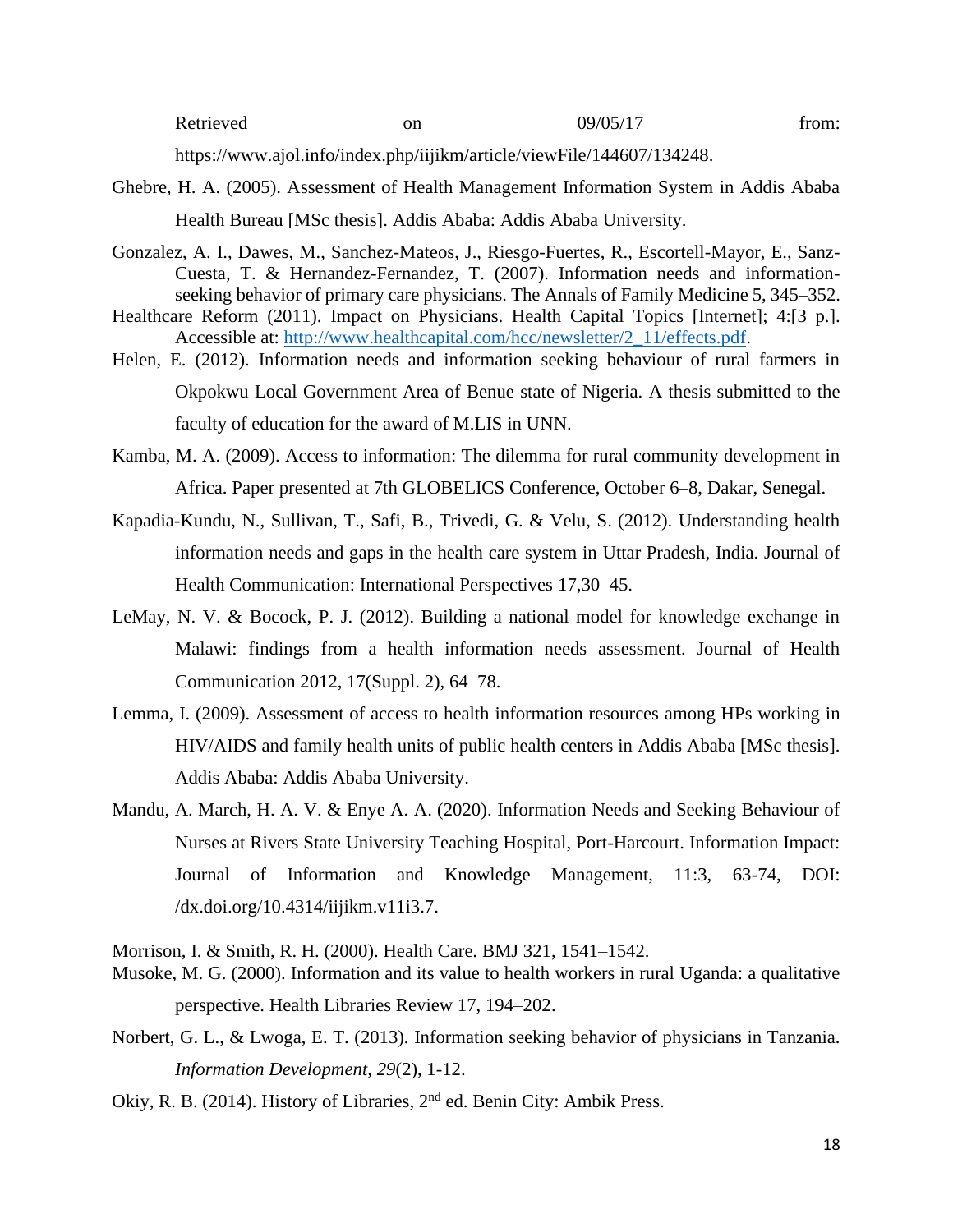- Omosekejimi, A. F., Oyovwe-Tinuoye & Gloria, O. (2020). Covid 19 information seeking behaviors of Nigerian health practitionals: a study of medical doctors in delta state" Library Philosophy and Practice (e-journal). 4153. [https://digitalcommons.unl.edu/libphilprac/4153.](https://digitalcommons.unl.edu/libphilprac/4153)
- Oxford English Dictionary (2019). Infodemic. Lexico.com: Dictionary.com & Oxford University Press.
- Randell, R., Mitchell, N., Thompson, C., McCaughan, D. & Dowding, D. (2009). From pull to push: understanding nurses' information needs. Health Informatics Journal, 15,75–85.
- Salman, S. B. N., Ahmed, S., & Khan, A. (2013). Information seeking in primary care: a survey of doctors working in remote government health facilities in Pakistan. *Library Philosophy and Practice (e-journal). 1009*. Retrieved from [https://digitalcommons.unl.edu/libphilprac/1009.](https://digitalcommons.unl.edu/libphilprac/1009)
- Savolainen, R. (2007). Everyday life information seeking: Approaching information seeking in the context of 'Way of Life'. *Library and Information Science Research, 17*(3), 259-294.
- Smelcer, J. B., Miller-Jacobs, H. & Kantrovich, L. (2009). Usability of electronic medical records. Journal of Usability Studies 4, 70–84.
- Smith, R. (1996). What clinical information do doctors need? BMJ 313, 1062.
- Solomon, P. (2002). Discovering information in context. Annual Review of Information Service and Technology*.* 36, pp. 229-264.
- Swinglehurst, D. A., Pierce, M. & Fuller, J. C. A. (2001). A clinical informaticist to support primary care decision making. Quality in Health Care 10, 245–249.
- UNICEF (2012). Global initiative on out of school children: Nigeria country study. UNESCO institute for statistics. United Nations Educational Scientific and Cultural Organization.
- Walsh, N. P. & Bukachi, F. (2009). Information needs of health care workers in developing countries: a literature review with a focus on Africa. Hum Resour Health 7:30.
- WHO. (2006). The World Health Report: Working Together for Health: Geneva, Switzerland: World Health Organization.
- WHO. (2021). 2<sup>nd</sup> Infodemiology Conference: Call for applicants. WHO 17<sup>th</sup> March 2021.
- Yasnoff. W. A., Carroll, P. W., Koo, D., Linkins, R. W.& Kilbourne, E. M. (2000). Public health informatics: improving and transforming public health in the information age [internet]. J Public Health Manag Pract. 6(6):67–75. Available at [http://www.people.dbmi.columbia.edu/rik7001/Yasnoff.pdf.](http://www.people.dbmi.columbia.edu/rik7001/Yasnoff.pdf) [Accessed on 23 Sep 2011].